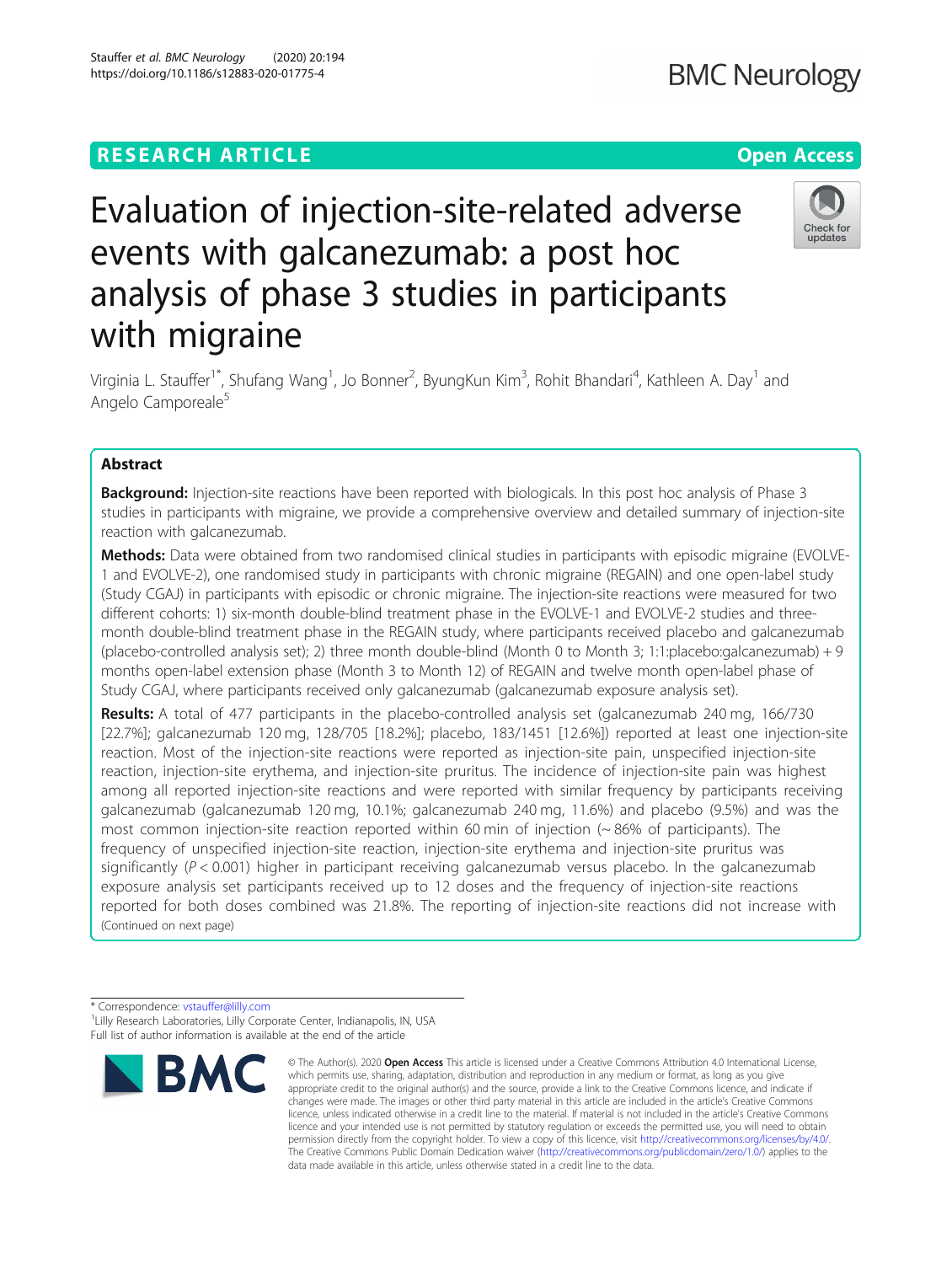### (Continued from previous page)

the number of doses received. No ISR-related serious adverse events were reported in both the placebocontrolled and galcanezumab exposure analysis sets.

**Conclusions:** The most common adverse event of galcanezumab is injection-site reactions. However, these events were generally mild-to-moderate in severity, non-serious, resolved spontaneously, and discontinuations due to injection-site reactions were low (1%).

Keywords: Injection-site reaction, Monoclonal antibody, Migraine, Physiological, Formulation factors, Calcitonin gene-related peptide

# Background

People with migraine have been shown to have elevated blood levels of calcitonin gene-related peptide (CGRP) and targeting the CGRP pathway using antibodies has been demonstrated to be effective in preventing migraine attacks  $[1-4]$  $[1-4]$  $[1-4]$  $[1-4]$  $[1-4]$ . Three such biological therapies including galcanezumab have been approved as preventive treatments for migraine [[5\]](#page-8-0). Galcanezumab, erenumab and fremanezumab are administered subcutaneously, and adverse events (AEs) related to injection-sites were the most frequently reported AEs in their respective Phase 3 programs [[6](#page-8-0)–[8](#page-8-0)]. Injection-site reactions are local skin reactions occurring after an injection and include injection-site pain, erythema, pruritus and induration [[6](#page-8-0)–[8\]](#page-8-0). The aetiology of injection-site-related adverse events maybe multifocal, ranging from immunological to non-immunological factors including injection volume, temperature, pH, speed of injection, needle size, and injection excipients [[9,](#page-9-0) [10\]](#page-9-0).

Efficacy of galcanezumab was demonstrated in pivotal phase 3 studies in patients with episodic or chronic migraine  $[4, 11-13]$  $[4, 11-13]$  $[4, 11-13]$  $[4, 11-13]$  $[4, 11-13]$  $[4, 11-13]$ . In the phase 3 studies, injection-site reactions were the most frequently reported AEs with galcanezumab treatment [\[4](#page-8-0), [11](#page-9-0), [12](#page-9-0), [14\]](#page-9-0).

Therefore, in this post hoc analysis of Phase 3 migraine studies of galcanezumab, we provide a comprehensive overview and detailed summary of injection-site reactions.

# Methods

Data were obtained from two randomised clinical studies in participants with episodic migraine (EVOLVE-1, [clini](http://clinicaltrials.gov) [caltrials.gov](http://clinicaltrials.gov) identifier: NCT02614183, [https://clinicaltrials.](https://clinicaltrials.gov/ct2/show/NCT02614183) [gov/ct2/show/NCT02614183](https://clinicaltrials.gov/ct2/show/NCT02614183); EVOLVE-2, [clinicaltrials.](http://clinicaltrials.gov) [gov](http://clinicaltrials.gov) identifier: NCT02614196, [https://clinicaltrials.gov/ct2/](https://clinicaltrials.gov/ct2/show/NCT02614196) [show/NCT02614196\)](https://clinicaltrials.gov/ct2/show/NCT02614196), one randomised study in participants with chronic migraine (REGAIN, [clinicaltrials.gov](http://clinicaltrials.gov) identifier: NCT02614261, [https://clinicaltrials.gov/ct2/](https://clinicaltrials.gov/ct2/show/NCT02614261) [show/NCT02614261\)](https://clinicaltrials.gov/ct2/show/NCT02614261) and one open-label study (CGAJ, [clinicaltrials.gov](http://clinicaltrials.gov) identifier: NCT02614287, [https://clinical](https://clinicaltrials.gov/ct2/show/NCT02614287) [trials.gov/ct2/show/NCT02614287\)](https://clinicaltrials.gov/ct2/show/NCT02614287) in participants with episodic or chronic migraine. All clinical trials were first posted on 25 November 2015, and before enrolling the first patient. The EVOLVE and REGAIN studies were

designed to study efficacy and safety of galcanezumab, and the open-label Study CGAJ was designed primarily to assess long-term safety. The study designs of all four studies have been previously published [[4,](#page-8-0) [11](#page-9-0), [12](#page-9-0), [14\]](#page-9-0).

Briefly, EVOLVE-1 and EVOLVE-2 studies had a 6 month double-blind (DB) treatment phase wherein participants were randomised 2:1:1 to receive monthly placebo, galcanezumab 120 mg or galcanezumab 240 mg. The RE-GAIN study had a 3-month DB treatment phase, wherein participants were randomised 2:1:1 to receive monthly placebo, galcanezumab 120 mg, or galcanezumab 240 mg. The DB phase was followed by an optional nine month openlabel extension (OLE) phase wherein either galcanezumab 120 mg or galcanezumab 240 mg was administered based on the investigator's discretion. Study CGAJ comprised a 12-month open-label (OL) phase wherein participants were randomised 1:1 to receive galcanezumab 120 mg or galcanezumab 240 mg. All four studies had a four-month safety follow-up period immediately after the treatment phase.

In the EVOLVE and REGAIN studies, study site personnel administered the injections using prefilled syringes. In Study CGAJ, injections were self-administered by participant or caregiver using prefilled syringes for up to 9 months, and then participants were switched to self-administer galcanezumab using an autoinjector [\[15](#page-9-0)]. Notably the autoinjector was not available for administration at the time of study initiation and was available approximately 1 year after the start of the study. As such all participants in Study CGAJ used an autoinjector from approximately Month 10 onwards. All participants and caregivers in the Study CGAJ who continued the treatment were trained to use the autoinjector before switching at Month 9 [[15\]](#page-9-0).

# Evaluation of injection site reactions

Two cohorts from the integrated analysis sets of four studies (EVOLVE-1, EVOLVE-2, REGAIN and CGAJ) were analysed. These studies included: 1) all participants from the six-month DB treatment phase in the EVOLVE-1 and EVOLVE-2 studies and three-month DB treatment phase in the REGAIN study (placebo-controlled analysis set); 2) galcanezumab-treated participants from the DB + OLE phase of REGAIN, Month 0 to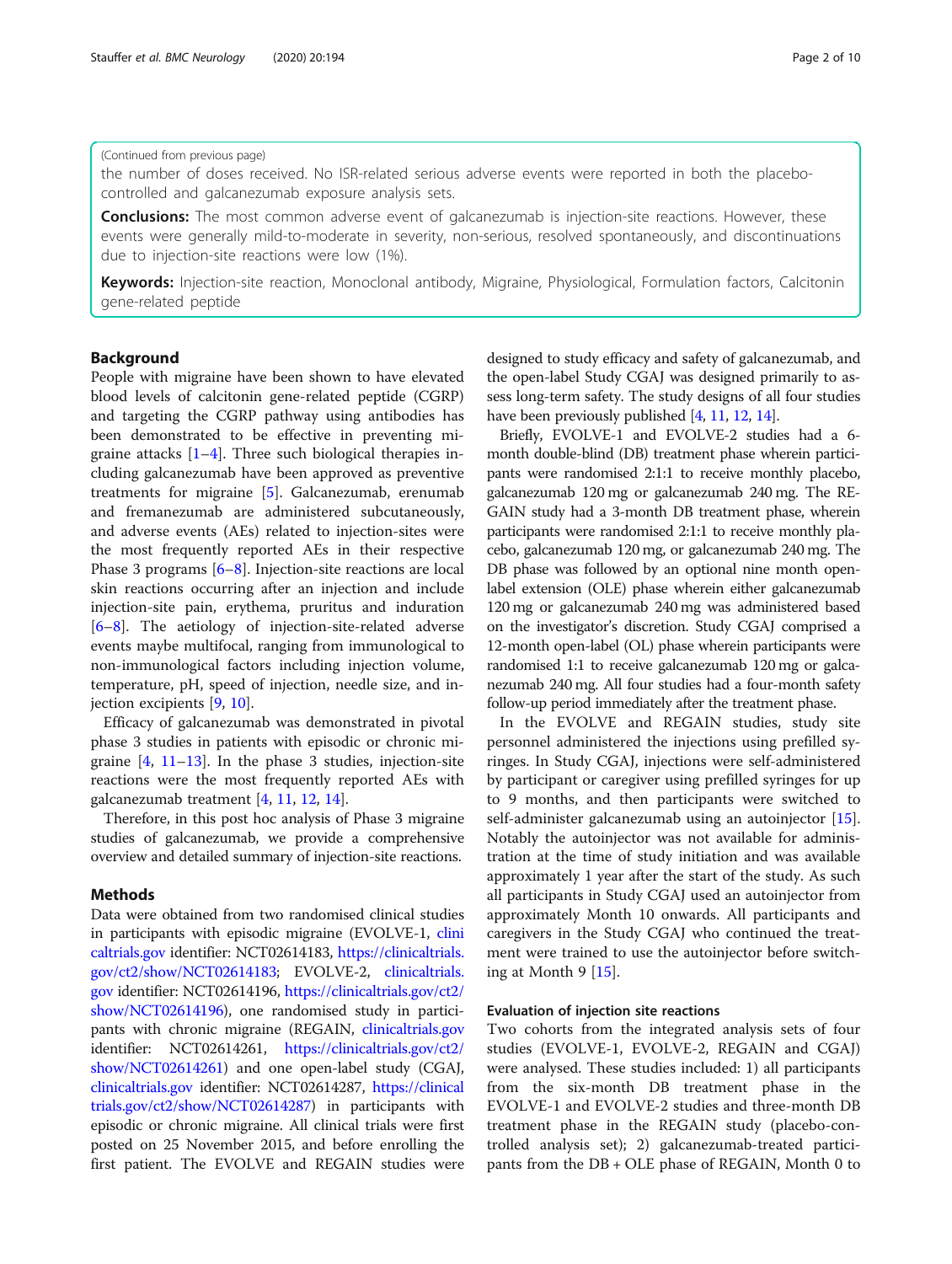Month 12, and OL phase of Study CGAJ, Month 0 to Month 12, where participants received galcanezumab (galcanezumab exposure analysis set). Of note, participants who were randomized to placebo in the REGAIN study received up to 9 monthly doses of galcanezumab and participants who were randomized to galcanezumab received up to 12 monthly doses of galcanezumab.

The injection-site reactions are treatment-emergent adverse events (TEAEs) that occurred or worsened at any time after treatment initiation and were coded based on the Medical Dictionary for Regulatory Activities ([https://www.med](https://www.meddra.org/) [dra.org/](https://www.meddra.org/)). The injection-site reactions (plural) refer to the high-level grouping of different preferred terms (PT) used to describe various injection-site reactions. The reported verbatim terms collected during the study was mapped to a PT that best characterised the reported adverse event at the injection-site, such as "pain", "erythema", "rash" and "swelling". When the site recorded the event as "injection-site reaction" the event was mapped to an unspecified PT of injection-site reaction (singular). An injection-site adverse event follow-up form was used to further characterise the reported unspecified event of injection-site reaction.

#### Statistical analysis

The placebo-controlled analysis set was used to evaluate injection-site reactions for up to six-month of DB treatment and the galcanezumab exposure analysis set was used to evaluate injection-site reactions up to 12 months of galcanezumab treatment.

For both analysis sets, the number of participants with injection-site reactions, discontinuations due to AEs, and serious AEs (SAEs) were summarized. For the placebocontrolled analysis set, inferential statistics was provided. Treatment comparisons were evaluated using the Cochran-Mantel-Haenszel test stratified by study. In addition, patients with injection-site reactions were summarized by maximum severity as "mild", "moderate" or "severe". The reaction timings from the last injection to the occurrence of injection-site reactions were summarised as follows: immediate reaction  $(< 60$  min); acute reaction  $(1 \text{ to } 6 \text{ h})$ ; delayed reaction (classified as injection-site reactions post 6 h on the day of the injection up to 14 days after the day of injection); and reactions ≥14 days. The duration of injection-site reactions were also summarized.

For the galcanezumab exposure data set, to determine if injection-site reactions excluding pain were reported more frequently with repeated doses of galcanezumab, the number of TEAEs were assessed by the total number of doses received.

# Results

#### **Demographics**

analysis (placebo,  $n = 1451$ ; galcanezumab 120 mg,  $n =$ 840; galcanezumab 240 mg,  $n = 865$ ). In this integrated analysis set of EVOLVE-1, EVOLVE-2 and REGAIN studies, participants were predominantly women (placebo, 1237/1451 [85.3%]; galcanezumab 120 mg, 599/705 [85.0%]; galcanezumab 240 mg, 609/730 [83.4%]), with a mean age of  $\sim$  41 years (Table [1\)](#page-3-0). On an average, participants were diagnosed as having migraine  $\sim$  20 years prior to study enrolment. Baseline demographics of race, region and comorbid conditions were similar across treatment groups. The most common comorbid conditions (occurring in  $>10\%$  of all participants), included seasonal allergy, drug hypersensitivity, insomnia, anxiety, depression, and back pain.

In Study CGAJ, participants were predominantly women (galcanezumab 120 mg, 110/135 [81.5%]; galcanezumab 240 mg 113/135 [83.7%]), with a mean age of  $\sim$  42 years (mean [SD]: galcanezumab 120 mg, 40.2 [11.7]; galcanezumab 240 mg, 43.7 [11.0]) and a diagnosis of migraine of  $\sim$ 20 years prior to study enrolment (mean [SD]: galcanezumab 120 mg, 20.2 [12.4]; galcanezumab 240 mg, 21.3 [12.5]). The detailed demographics are published elsewhere [[14](#page-9-0)].

# Injection-site reactions during double-blind phase of EVOLVE-1, EVOLVE-2 and REGAIN studies

During the DB treatment phase of EVOLVE-1, EVOLVE-2 and REGAIN studies, 477 (477/2886, 16.5%) participants reported at least one injection-site reaction (galcanezumab 240 mg, 166/730 [22.7%]; galcanezumab 120 mg, 128/705 [18.2%]; placebo, 183/1451 [12.6%]). The injection-site reactions were significantly higher ( $P \le 0.001$ ) with galcanezumab 240 mg or 120 mg compared with placebo (Table [2](#page-4-0)). The most commonly  $(\geq 2\%)$  observed injection-site reactions were injection-site pain, unspecified injection site reaction, injection-site erythema, and injection-site pruritus. These were reported by higher proportion of participants in galcanezumab 240 mg and 120 mg groups compared with placebo (Table [2](#page-4-0)).

Of the 67 galcanezumab-treated participants who reported an unspecified injection site reaction (galcanezumab 120 mg, 22/705 [3.1%]; galcanezumab 240 mg, 45/ 730 [6.2%]), all participants completed at least one follow-up form which was used to further characterise the reported unspecified injection site reaction. Of these 67 participants, 59.1% (13/22) participants on galcanezumab 120 mg reported itching, rash or redness, and injection-site hardening. Itching, rash or redness, and injection-site hardening were reported by 60.0% (27/45), 84.4% (38/45), and 44.4% (20/45) participants on galcanezumab 240 mg, respectively.

Among patients who reported injection-site reactions, most reported injection-site reactions of mild-to-moderate severity (Table [3\)](#page-5-0). No injection-site reactions were reported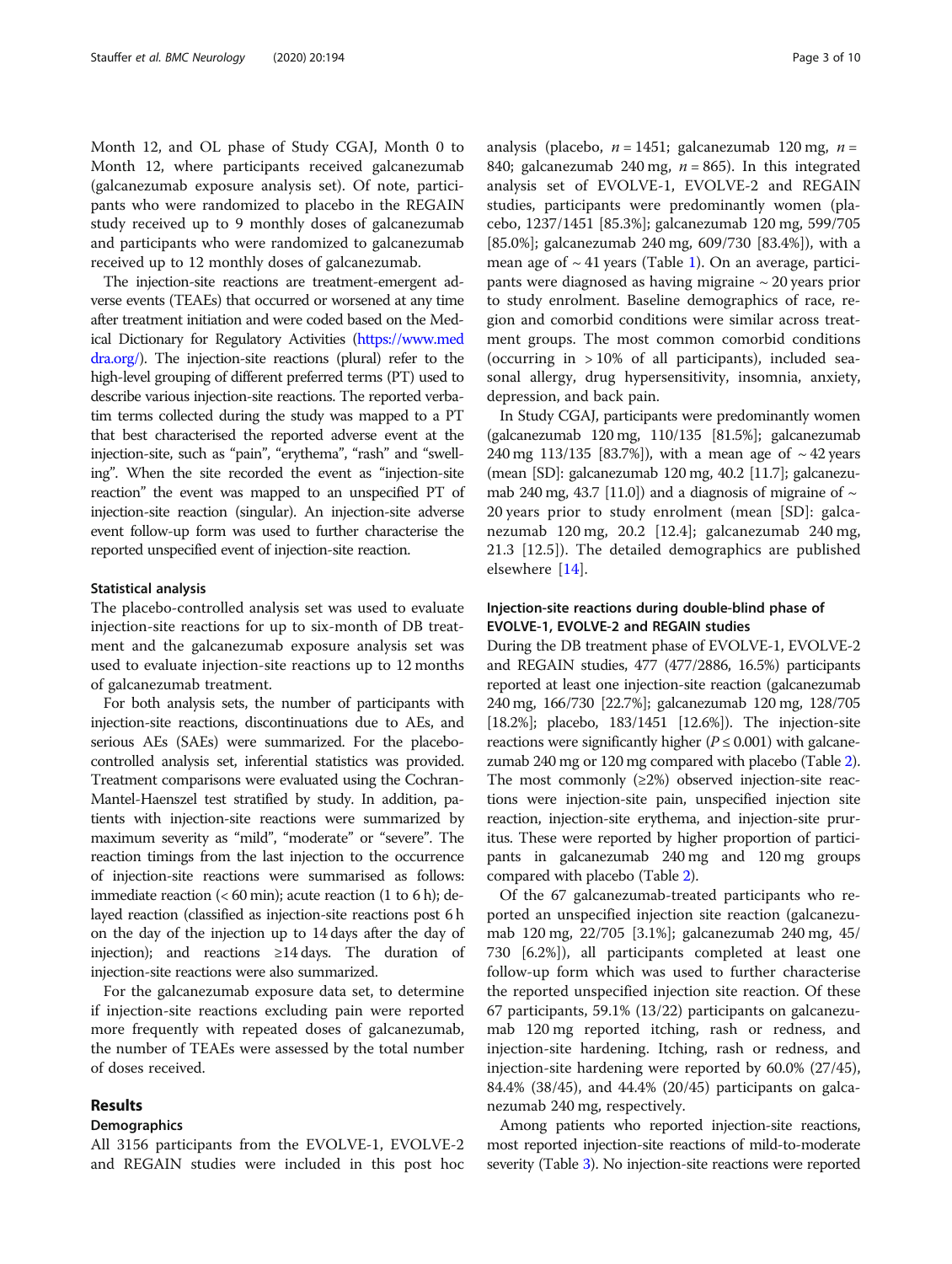<span id="page-3-0"></span>

|  |  | <b>Table 1</b> Baseline demographics and comorbid conditions in EVOLVE-1, EVOLVE-2 and REGAIN studies |  |  |  |  |  |  |  |  |
|--|--|-------------------------------------------------------------------------------------------------------|--|--|--|--|--|--|--|--|
|--|--|-------------------------------------------------------------------------------------------------------|--|--|--|--|--|--|--|--|

|                                                                          | Placebo $(N = 1451)$ | GMB 120 mg ( $N = 705$ ) | GMB 240 mg ( $N = 730$ ) |
|--------------------------------------------------------------------------|----------------------|--------------------------|--------------------------|
| <b>Demographics</b>                                                      |                      |                          |                          |
| Age, mean years, (SD)                                                    | 41.8(11.6)           | 40.8 (11.5)              | 40.4 (11.9)              |
| Gender (female), n (%)                                                   | 1237 (85.3)          | 599 (85.0)               | 609 (83.4)               |
| Race, n (%)                                                              |                      |                          |                          |
| White                                                                    | 1112 (76.6)          | 545 (77.3)               | $^{\circ}$ 555 (76.1)    |
| Black or African American                                                | 117(8.1)             | 53 (7.5)                 | $^{\circ}$ 59 (8.1)      |
| Asian                                                                    | 89 (6.1)             | 48 (6.8)                 | $^{\circ}42(5.8)$        |
| American Indian or native Alaska                                         | 24(1.7)              | 10(1.4)                  | $a$ 16 (2.2)             |
| Native Hawaiian or other pacific islander                                | 2(0.1)               | 0                        | $^{\circ}4(0.6)$         |
| Multiple                                                                 | 107(7.4)             | 49 (7.0)                 | ${}^{a}53(7.3)$          |
| Region, n (%)                                                            |                      |                          |                          |
| North America                                                            | 977 (67.3)           | 472 (67.0)               | 496 (68.0)               |
| Europe                                                                   | 262 (18.1)           | 126 (17.9)               | 131 (18.0)               |
| Other                                                                    | 212 (14.6)           | 107 (15.2)               | 103(14.1)                |
| Years since migraine diagnosis, mean (SD)                                | 21.1(12.7)           | 20.7 (12.5)              | 19.6 (12.3)              |
| Comorbid conditions that occurred in > 10%<br>of all participants, n (%) |                      |                          |                          |
| Seasonal allergy                                                         | 307 (21.2)           | 158 (22.4)               | 122(16.7)                |
| Drug hypersensitivity                                                    | 247 (17.0)           | 123 (17.5)               | 128 (17.5)               |
| Insomnia                                                                 | 165(11.4)            | 89 (12.6)                | 78 (10.7)                |
| Anxiety                                                                  | 166(11.4)            | 82 (11.6)                | 81(11.1)                 |
| Depression                                                               | 181 (12.5)           | 84 (11.9)                | 79 (10.8)                |
| Back pain                                                                | 151 (10.4)           | 62(8.8)                  | 75 (10.3)                |

Abbreviations: GMB galcanezumab, ISR injection-site reaction, N number of participants in the intent-to-treat population, n number of participants within each specific category, SD standard deviation

 $^{\circ}$ N = 729

Note: All values are for injection-site reactions during the double-blind treatment phase from study start up to 6 months for EVOLVE-1 and EVOLVE-2 and up to 3 months for REGAIN

as SAEs. Overall seven participants discontinued due to injection-site reactions (galcanezumab 120 mg,  $n = 2$ ; galcanezumab 240 mg,  $n = 5$ ). Among these participants, four participants discontinued due to moderate unspecified injection-site reaction (galcanezumab 120 mg, 1/705 [0.1%]; galcanezumab 240 mg, 3/730 [0.4%]). The remaining three patients discontinued due to moderate injection-site pain (galcanezumab 240 mg, 1/1451 [0.1%]), severe injection-site erythema (galcanezumab 120 mg, 1/705 [0.1%]), and moderate injection-site swelling (galcanezumab 240 mg, 1/730 [0.1%]) Table [3.](#page-5-0)

Injection-site pain was the most common immediate injection-site reaction reported within 60 min of injection) and was observed in approximately 86% of participants reporting injection-site pain (Table [4\)](#page-6-0). Majority of unspecified-injection-site reaction (placebo, 100.0%; galcanezumab, 88.0%), injection-site erythema (placebo, 95.0%; galcanezumab, 79.0%) and injection-site pruritus (placebo, 100%; galcanezumab. 74.4%) occurred on the day of injection (Table [4\)](#page-6-0). Only two participants on galcanezumab (galcanezumab 120 mg, 1 [1.4%] and galcanezumab 240

mg, 1 [1.2%]) had a reaction after 14 days. Majority of the injection-site reactions occurred on the day of injection and were resolved, either on the same day or a few days afterwards (mean [SD] duration in days, injection-site pain: placebo, 1.6 [8.35]; galcanezumab 120 mg, 1.2 [1.01]; galcanezumab 240 mg, 1.5 [2.68] and injection-site reaction excluding pain: placebo, 2.0 [8.76]; galcanezumab 120 mg, 2.8 [5.46]; galcanezumab 240 mg, 2.7 [4.17]).

# Injection-site reactions during long-term treatment with galcanezumab in REGAIN and study CGAJ

During the long-term exposure of galcanezumab, 289 (289/1326, 21.8%) participants reported AEs related to injection-sites. The most frequently reported injection-site reactions were injection-site pain (galcanezumab pooled, 108/1326 [8.1%]), unspecified injection-site reaction (galcanezumab pooled, 103/1326 [7.8%]), injection-site erythema (galcanezumab pooled, 62/1326 [4.7%]), and injection-site pruritus (galcanezumab pooled, 30/1326 [2.3%]; Table [5](#page-7-0)). Overall nine patients discontinued the treatment due to injection-site reactions (Study CGAJ,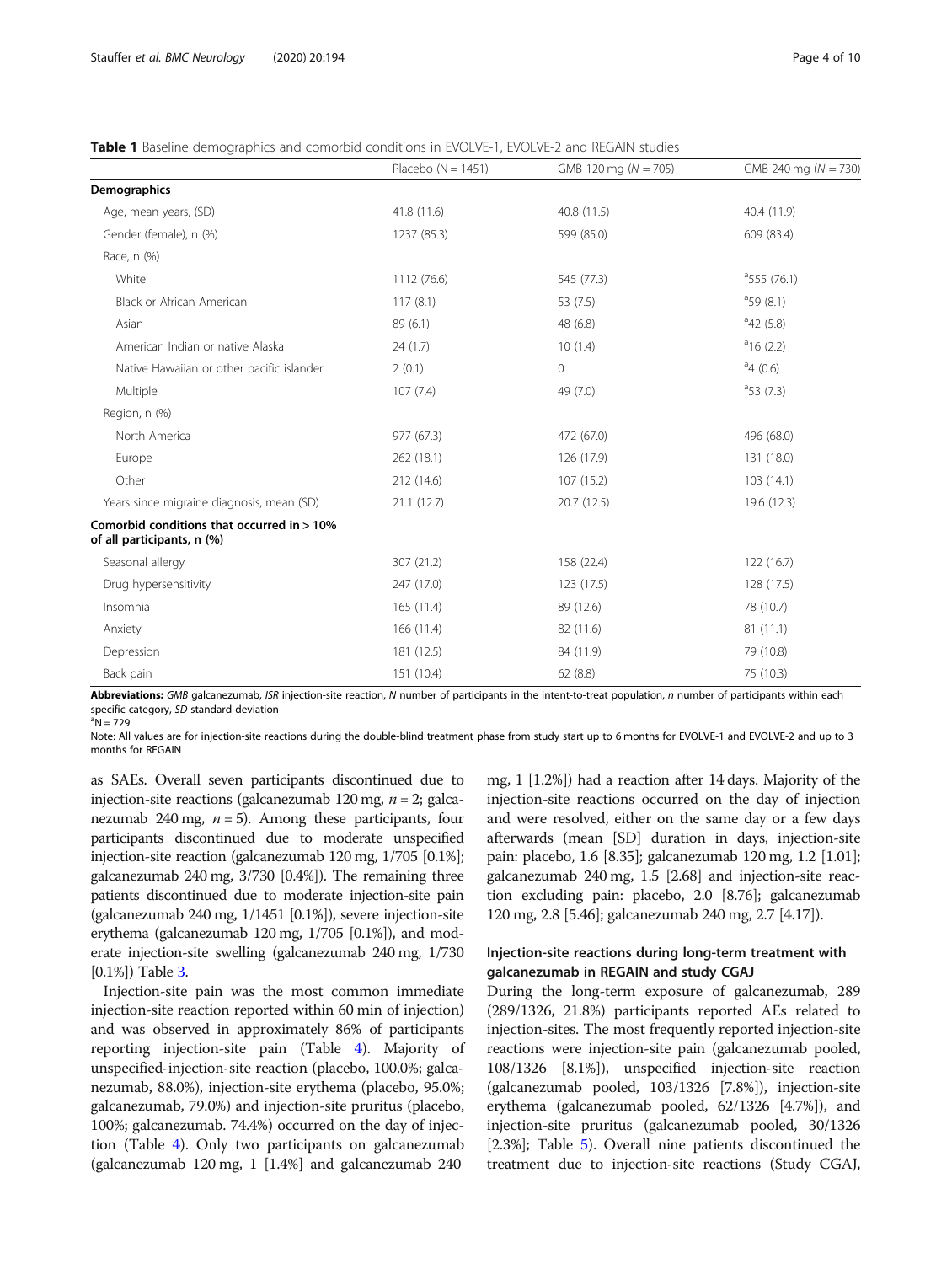|                            | Placebo<br>$(N = 1451)$ | GMB 120 mg<br>$(N = 705)$ | GMB 240 mg<br>$(N = 730)$ |
|----------------------------|-------------------------|---------------------------|---------------------------|
| Any/all ISRs, n (%)        | 183 (12.6)              | 128 (18.2)                | 166 (22.7)                |
| ISRs excluding pain, n (%) | 60(4.1)                 | 70 (9.9)                  | 106 (14.5)                |
| ISRs, n (%)                |                         |                           |                           |
| IS pain                    | 138 (9.5)               | 71(10.1)                  | 85 (11.6)                 |
| Unspecified ISR            | 14(1.0)                 | 22(3.1)                   | 45 (6.2)                  |
| IS erythema                | 20(1.4)                 | 20(2.8)                   | 29(4.0)                   |
| IS pruritus                | 2(0.1)                  | 15(2.1)                   | 24(3.3)                   |
| IS bruising                | 9(0.6)                  | 4(0.6)                    | 10(1.4)                   |
| IS swelling                | 1(0.1)                  | 8(1.1)                    | 4(0.6)                    |
| IS rash                    | 2(0.1)                  | 6(0.9)                    | 4(0.6)                    |
| IS induration              | 1(0.1)                  | 3(0.4)                    | 3(0.4)                    |
| IS discomfort              | 3(0.2)                  | 3(0.4)                    | 2(0.3)                    |
| IS hematoma                | 7(0.5)                  | 1(0.1)                    | 3(0.4)                    |
| IS hypersensitivity        | $\mathbb O$             | 1(0.1)                    | 3(0.4)                    |
| IS mass                    | $\circ$                 | 3(0.4)                    | $\mathbf 0$               |
| IS haemorrhage             | 2(0.1)                  | 1(0.1)                    | 1(0.1)                    |
| IS inflammation            | $\circ$                 | 1(0.1)                    | 1(0.1)                    |
| IS irritation              | 3(0.2)                  | 1(0.1)                    | 1(0.1)                    |
| IS urticarial              | 1(0.1)                  | 1(0.1)                    | 1(0.1)                    |
| IS discoloration           | $\mathbb O$             | $\mathbb O$               | 1(0.1)                    |
| IS oedema                  | 1(0.1)                  | 1(0.1)                    | $\mathbf 0$               |
| IS papules                 | $\mathbf 0$             | 1(0.1)                    | $\mathbf 0$               |
| IS vesicles                | $\mathbf 0$             | $\mathbf 0$               | 1(0.1)                    |
| IS warmth                  | 1(0.1)                  | $\mathbf 0$               | $\mathbf 0$               |

<span id="page-4-0"></span>

| Table 2 Summary of injection-site reactions in pooled EVOLVE-1, EVOLVE-2, and REGAIN (placebo-controlled analysis set) |  |  |  |
|------------------------------------------------------------------------------------------------------------------------|--|--|--|
|------------------------------------------------------------------------------------------------------------------------|--|--|--|

Abbreviations: GMB galcanezumab, n number of participants within each specific category, IS injection-site, ISR injection-site reaction, N number of participants in the intent-to-treat population

Note: All values are for injection-site reactions during the double-blind treatment phase from study start up to 6 months for EVOLVE-1 and EVOLVE-2 and up to 3 months for REGAIN

 $n = 5$ ; REGAIN,  $n = 4$ ). All discontinuations were observed following multiple doses of galcanezumab (fourth,  $n = 1$ ; fifth injection,  $n = 1$ ; sixth injection,  $n = 1$ ; seventh injection,  $n = 3$ ; ninth injection, n = 1; 10th injection,  $n = 2$ ).

To evaluate if galcanezumab-treated patients reported multiple injection-site reactions (excluding pain) over consecutive monthly injections, the number of TEAEs related to injection-sites (excluding pain) by total number of doses is provided in Table [6](#page-7-0). In summary 81% of patients received 9 doses or more of galcanezumab and most patients reported 1 to 3 events with monthly injections over 9 to 12 months suggesting that the reporting of injection-site reactions (excluding pain) did not increase with multiple dose administrations.

# **Discussion**

In Phase 3 studies demonstrating efficacy and safety of galcanezumab as a treatment option for management of migraine, injection-site reactions were the most commonly

reported AEs. The incidence of injection-site pain was highest among all reported injection-site reactions and was reported equally by participants receiving galcanezumab and placebo. Unspecified injection-site reaction, injection-site erythema and injection-site pruritus were significantly  $(P <$ 0.001) higher in participants being treated with galcanezumab compared with placebo. Overall, the incidence of injection-site reactions were higher in the galcanezumab dose groups (240 mg > 120 mg) compared with placebotreated participants and appear to be driven by AEs related to injection-sites including unspecified injection-site reaction, injection-site erythema, and injection-site pruritus. These reactions are commonly observed with other approved monoclonal antibodies for subcutaneous use, including adalimumab, denosumab, ixekizumab, and canakinumab [[16](#page-9-0)–[18\]](#page-9-0) as well as CGRP monoclonal antibodies [[7](#page-8-0), [19,](#page-9-0) [20\]](#page-9-0).

In this post hoc analysis of four Phase 3 studies, we provide a more comprehensive summary of injectionsite reactions with short-term and long-term exposure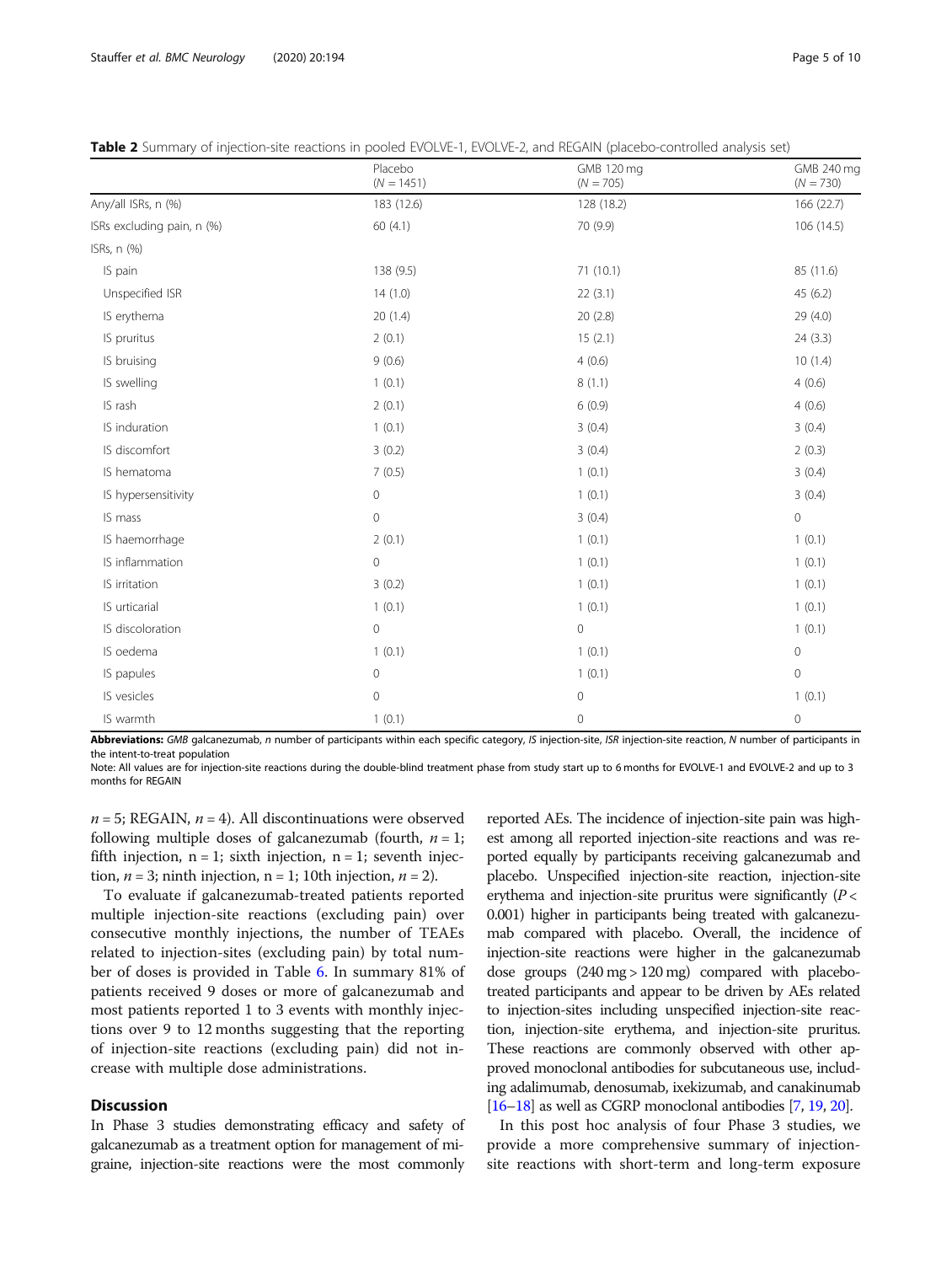<span id="page-5-0"></span>

| Table 3 Summary of adverse events related to injecti                                                                                                                                                                                                                                                                                                                                                                                                                                                                                                                         | IS pain                 |                               |                       | Unspecified ISR         |                           |                           | IS erythema             | on-site reaction (22%) in pooled EVOLVE-1, EVOLVE-2 and REGAIN (placebo-controlled analysis set) |                           | IS pruritus             |                           |                           |
|------------------------------------------------------------------------------------------------------------------------------------------------------------------------------------------------------------------------------------------------------------------------------------------------------------------------------------------------------------------------------------------------------------------------------------------------------------------------------------------------------------------------------------------------------------------------------|-------------------------|-------------------------------|-----------------------|-------------------------|---------------------------|---------------------------|-------------------------|--------------------------------------------------------------------------------------------------|---------------------------|-------------------------|---------------------------|---------------------------|
|                                                                                                                                                                                                                                                                                                                                                                                                                                                                                                                                                                              | $(N = 1451)$<br>Placebo | GMB 120 mg GMB<br>$(N = 705)$ | 240 mg<br>$(N = 730)$ | $(N = 1451)$<br>Placebo | GMB 120 mg<br>$(N = 705)$ | GMB 240 mg<br>$(N = 730)$ | $(N = 1451)$<br>Placebo | GMB 120 mg<br>$(N = 705)$                                                                        | GMB 240 mg<br>$(N = 730)$ | $(N = 1451)$<br>Placebo | GMB 120 mg<br>$(N = 705)$ | GMB 240 mg<br>$(N = 730)$ |
| Participants with 22%<br>TEAE, n (%)                                                                                                                                                                                                                                                                                                                                                                                                                                                                                                                                         | 138 (9.5)               | 71 (10.1)                     | $\odot$<br>85(11      | 14(1.0)                 | 22 (3.1)                  | 45 (6.2)                  | 20 (1.4)                | 20 (2.8)                                                                                         | 29 (4.0)                  | 2(0.1)                  | 15 (2.1)                  | 24 (3.3)                  |
| Maximum severity of ISRs n (%)                                                                                                                                                                                                                                                                                                                                                                                                                                                                                                                                               |                         |                               |                       |                         |                           |                           |                         |                                                                                                  |                           |                         |                           |                           |
| Mild                                                                                                                                                                                                                                                                                                                                                                                                                                                                                                                                                                         | 79 (5.4)                | 41 (5.8)                      | 50 (6.9)              | 8 (0.6)                 | 8(1.1)                    | 23 (3.2)                  | 11(0.8)                 | 13(1.8)                                                                                          | 21 (2.9)                  | 2(0.14)                 | 10(1.4)                   | 12 (1.6)                  |
| Moderate                                                                                                                                                                                                                                                                                                                                                                                                                                                                                                                                                                     | 41 (2.8)                | 21 (3.0)                      | 29 (4.0)              | 6(0.4)                  | 14(2.0)                   | 20 (2.7)                  | 9(0.6)                  | 5(0.7)                                                                                           | 5(0.7)                    |                         | 2(0.3)                    | 6(0.8)                    |
| Severe                                                                                                                                                                                                                                                                                                                                                                                                                                                                                                                                                                       | 18(1.2)                 | 9(1.3)                        | 6(0.8)                |                         |                           | 2(0.3)                    |                         | 2(0.3)                                                                                           | 3(0.4)                    |                         | 3(0.4)                    | $6(0.8)$                  |
| SAE of ISR, n (%)                                                                                                                                                                                                                                                                                                                                                                                                                                                                                                                                                            |                         |                               |                       |                         |                           |                           |                         |                                                                                                  |                           |                         |                           | ◠                         |
| <sup>a</sup> Discontinued due to<br>ISR, n (%)                                                                                                                                                                                                                                                                                                                                                                                                                                                                                                                               |                         |                               | (0.1)                 |                         | (0.1)                     | 3(0.4)                    |                         | 1(0.1)                                                                                           |                           |                         | ⌒                         |                           |
| Median duration of<br>ISR event, days (SD)                                                                                                                                                                                                                                                                                                                                                                                                                                                                                                                                   | 1.6(8.4)                | 1.2(1.0)                      | 1.5(2.7)              | 1.2(0.8)                | 53 (93)                   | 3.7 (3.9)                 | 3.8 (16.0)              | 6.5 (9.4)                                                                                        | 4.6 (5.6)                 | 1.0 (0.00)              | 6.1(7.5)                  | 6.2 (7.2)                 |
| Abbreviations: AE adverse events, GMB galcanezumab, IS injection-site, ISR injection-site reaction, M number of participants in the safety population, n number of participants within each specific category, SAE serious<br>Note: All values include AEs related to ISR during the double-blind treatment phase from study start up to 6 months for EVOLVE-1, and EVOLVE-2 and up to 3 months for REGAIN<br>one galcanezumab 240 mg participant discontinued due to injection-site swelling<br>adverse event, SD standard deviation, TEAE treatment-emergent adverse event |                         |                               |                       |                         |                           |                           |                         |                                                                                                  |                           |                         |                           |                           |

Table 3 Summary of adverse events related to injection-site reaction (22%) in pooled EVOLVE-1, EVOLVE-2 and REGAIN (placebo-controlled analysis set)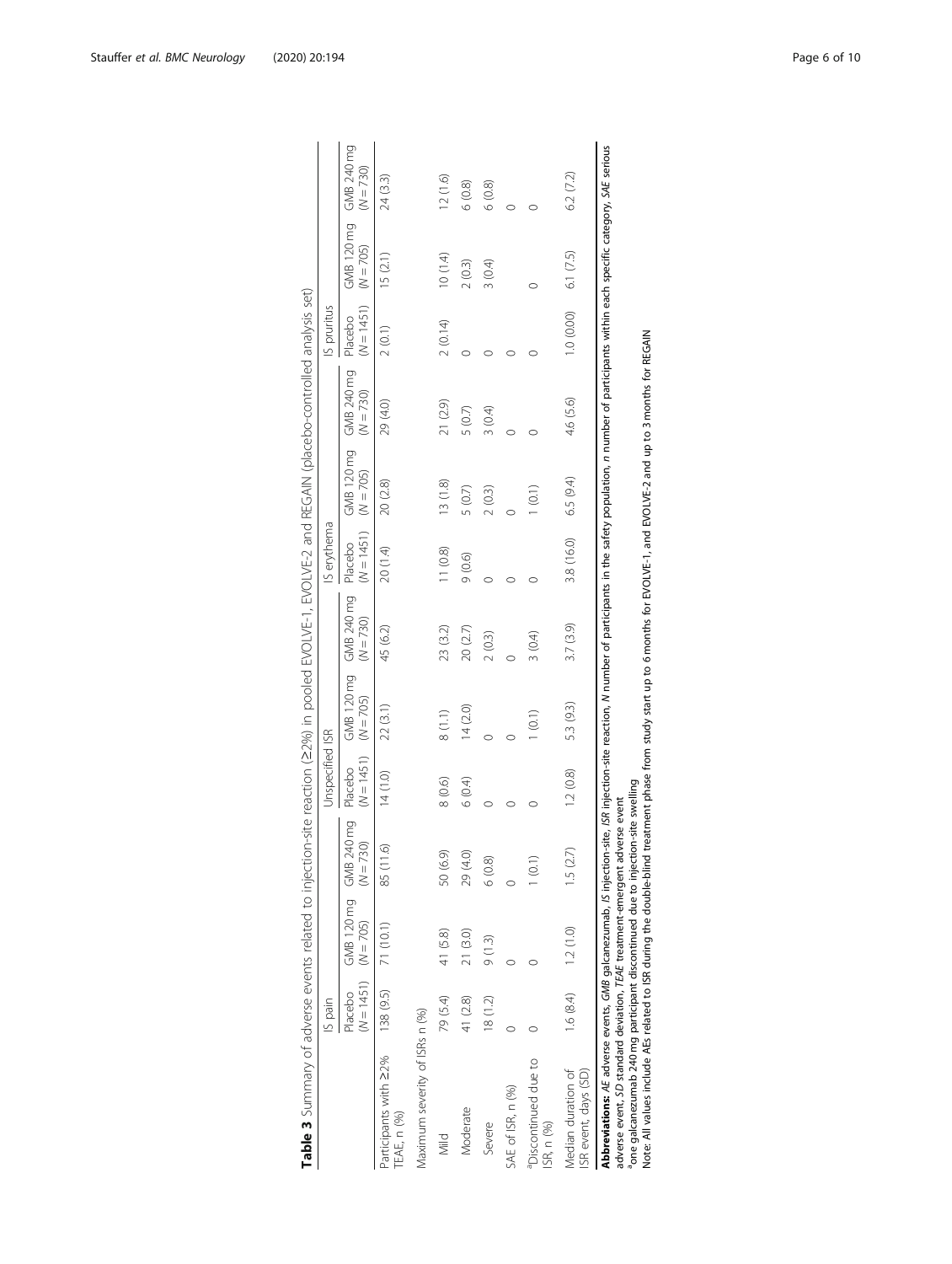<span id="page-6-0"></span>

|                                                                                                                                                                                                                                                                                                         |            | $\subset$      | $\overline{\overline{z}}$     | Immediate                | Acute                      | Delayed reaction (6 to 14 h) |                        | Reaction > | Total on            | <b>Total</b>                 |
|---------------------------------------------------------------------------------------------------------------------------------------------------------------------------------------------------------------------------------------------------------------------------------------------------------|------------|----------------|-------------------------------|--------------------------|----------------------------|------------------------------|------------------------|------------|---------------------|------------------------------|
|                                                                                                                                                                                                                                                                                                         |            |                |                               | $(< 60$ min)<br>response | reaction<br>$\frac{6}{10}$ | On day of injection          | After day of injection | l4 days    | injection<br>day of | injection<br>day of<br>after |
| IS pain, n (%)                                                                                                                                                                                                                                                                                          | Placebo    | 1451           | (9.2)<br>$\stackrel{\sim}{=}$ | 30 (97.0)                | (0.0)                      | 3(2.2)                       | (0.7)                  | (0.0)      | 133 (99.3)          | 1(0.7)                       |
|                                                                                                                                                                                                                                                                                                         | GMB 120 mg | 705            | (9.9)<br>R                    | 62 (88.6)                | 3(4.3)                     | 1(1.4)                       | 3(4.3)                 | 1(1.4)     | 66 (94.3)           | 4(5.7)                       |
|                                                                                                                                                                                                                                                                                                         | GMB 240 mg | 730            | (11.5)<br>84                  | 71 (84.5)                | 3(3.6)                     | 6(7.1)                       | 3(3.6)                 | 1(1.2)     | 80 (95.2)           | 4(4.8)                       |
| Unspecified ISR, n (%)                                                                                                                                                                                                                                                                                  | Placebo    | 1451           | (1.0)<br>$\overline{4}$       | 13 (92.9)                | (7.1)                      | (0.0)                        | (0.0)                  | (0.0)      | 14 (100.0)          | 0(0.0)                       |
|                                                                                                                                                                                                                                                                                                         | GMB 120 mg | 705            | (3.1)<br>22                   | 8 (36.4)                 | 5(22.7)                    | 5(22.7)                      | 4(18.2)                | (0.0)      | (8(81.8))           | 4(18.2)                      |
|                                                                                                                                                                                                                                                                                                         | GMB 240 mg | 730            | (6.0)<br>4                    | 13 (29.5)                | 14(31.8)                   | 13 (29.5)                    | 4(9.1)                 | (0.0)      | 40 (90.9)           | 4(9.1)                       |
| IS erythema, n (%)                                                                                                                                                                                                                                                                                      | Placebo    | 1451           | $\widehat{f}$<br>$\approx$    | 00081                    | (5.0)                      | (0.0) 0                      | 1(5.0)                 | (0.0)      | 19 (95.0)           | 1(5.0)                       |
|                                                                                                                                                                                                                                                                                                         | GMB 120 mg | 705            | (2.8)<br>$\approx$            | 7 (35.0)                 | 5 (25.0)                   | 4 (20.0)                     | 4 (20.0)               | (0.0)      | 16 (80.0)           | 4 (20.0)                     |
|                                                                                                                                                                                                                                                                                                         | GMB 240 mg | 730            | (3.8)<br>$\frac{8}{2}$        | 7 (25.0)                 | (39.3)                     | 4 (14.3)                     | 6(21.4)                | (0.0)      | 22 (78.6)           | 6(21.4)                      |
| IS pruritus, n (%)                                                                                                                                                                                                                                                                                      | Placebo    | $\frac{45}{4}$ | (0.1)<br>$\sim$               | 2 (100.0)                | (0.0) 0                    | (0.0)                        | (0.0)                  | (0.0)      | 2 (100.0)           | (0.0)                        |
|                                                                                                                                                                                                                                                                                                         | GMB 120 mg | 705            | (2.1)                         | 3(20.0)                  | 3(20.0)                    | 6(40.0)                      | 3(20.0)                | (0.0)      | 12(80.0)            | 3(20.0)                      |
|                                                                                                                                                                                                                                                                                                         | GMB 240 mg | 730            | (3.3)<br>24                   | 2(8.3)                   | 10(41.7)                   | 5 (20.8)                     | 7 (29.2)               | (0.0)      | 17(70.8)            | 7 (29.2)                     |
| Note: All values are for ISR during the double-blind treatment phase from study start up to 6 months for EVOLVE-1 and EVOLVE-2 and up to 3 months for REGAIN<br>Abbreviations: GMB galcanezumab, IS injection-site, ISR injection-site reaction, n number of patients with non-missing reaction timings |            |                |                               |                          |                            |                              |                        |            |                     |                              |

Table 4 Time to onset of injection-site reactions in pooled EVOLVE-1, EVOLVE-2 and REGAIN (placebo-controlled analysis set)

Table 4 Time to onset of injection-site reactions in pooled EVOLVE-1, EVOLVE-2 and REGAIN (placebo-controlled analysis set)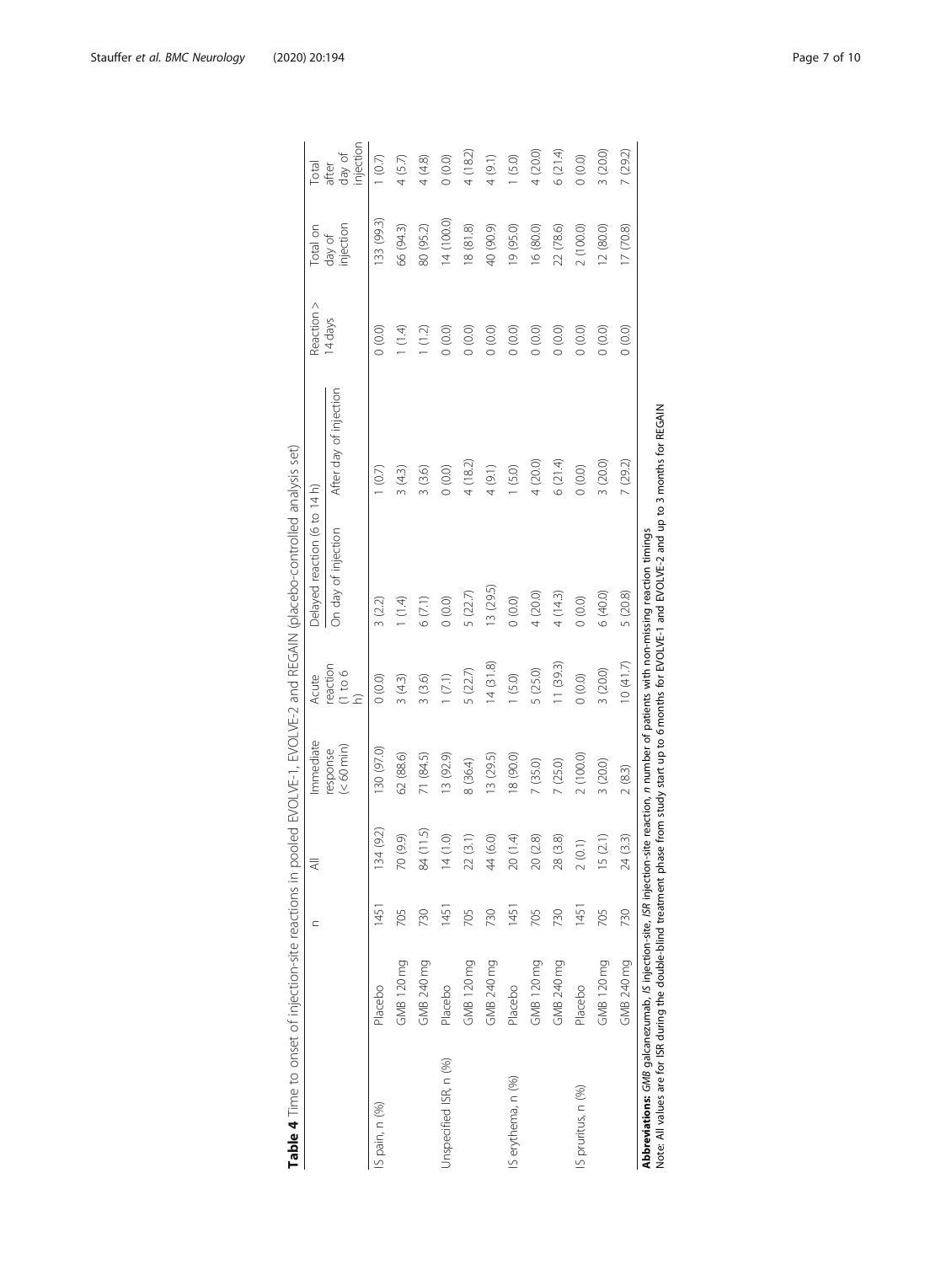<span id="page-7-0"></span>Table 5 Injection-site reactions by monthly dosing interval among pooled galcanezumab-treated participants in CGAJ and REGAIN studies, ≥1% incidence (galcanezumab exposure analysis set)

| Participants with $\geq$ 1 ISRs | Total, n (%) |
|---------------------------------|--------------|
| N                               | 1326         |
| IS pain                         | 108(8.1)     |
| Unspecified ISRs                | 103(7.8)     |
| IS erythema                     | 62(4.7)      |
| IS pruritus                     | 30(2.3)      |
| IS bruising                     | 25(1.9)      |
| IS rash                         | 18 (1.4)     |
| IS hematoma                     | 14(1.1)      |

Abbreviations: /S injection-site, ISR injection-site reaction, N number of galcanezumab-treated participants, n number of participants within each specific category

Note: All values are for ISRs from study start up to 12 months for REGAIN and CGAJ studies; pooled galcanezumab = galcanezumab

120 mg + galcanezumab 240 mg

to galcanezumab. Of the most commonly reported injection-site reactions in galcanezumab-treated participants, 70 to 100% were reported on the day of injection, were generally mild-to-moderate in severity, non-serious, and resolved spontaneously. In total  $16/1705$  (< 1%) treatment discontinuations were observed due to injection-site

Table 6 Summary of participants with single or multiple injection-site reactions excluding pain among pooled galcanezumab-treated participants in Study CGAJ and REGAIN (galcanezumab exposure analysis set)

| Injection-site reactions, n (%)     |            |          |          |
|-------------------------------------|------------|----------|----------|
| Total doses received ( $N = 1326$ ) | $1$ to $3$ | 4 to 9   | >10      |
| 1(26)                               | 2(7.7)     | 0        | 0        |
| 2(36)                               | 2(5.6)     | 0        | 0        |
| 3(32)                               | 1(3.1)     | 1(3.1)   | $\Omega$ |
| 4(35)                               | 6(17.1)    | 0        | 0        |
| 5(32)                               | 6(18.8)    | 0        | 0        |
| 6 (39)                              | 5(12.8)    | 3(7.7)   | 0        |
| 7(29)                               | 7(24.1)    | 2(6.9)   | $\Omega$ |
| 8(26)                               | 7(26.9)    | 0        | 0        |
| $9^a$ (433)                         | 30(6.9)    | 12(2.8)  | 2(0.5)   |
| 10(9)                               | 3(33.3)    | 1(11.1)  | 0        |
| 11(11)                              | 2(18.2)    | $\Omega$ | $\Omega$ |
| 12 (618)                            | 97 (15.7)  | 34 (5.5) | 6(1.0)   |

<sup>a</sup>the number of patients receiving up to nine doses of galcanezumab, includes patients from both Study CGAJ (Month 0 to Month 12) and REGAIN (galcanezumab, Month 0 to Month 12; and placebo patients who had received placebo treatment from Month 0 to Month 3 and then initiated galcanezumab in the open-label extension phase and could receive up to nine doses of galcanezumab

Abbreviations: N number of galcanezumab-treated participants with a specific number of galcanezumab doses, n number of patients within each specific category

reactions; seven were observed in placebo-controlled analysis set and nine (Study CGAJ,  $n = 5$ ; REGAIN,  $n = 4$ ) were observed in the galcanezumab exposure analysis set. Most participants reported onset of injection-site pain within 60 min of injection, and approximately 50% of injection-site pain was reported as injection-site burning. Of interest, 17.5% of patients reported a history of hypersensitivity, however only 5.2% of those patients reported injection-site related AEs other than pain. During exposure to galcanezumab up to 12 months of treatment, the number of injection-site reactions reported by the same patient does not increase with more doses received.

Notably, therapeutic monoclonal antibodies (mAb), including galcanezumab, have the potential to have antidrug antibody (ADA) formation, which in turn can block the active mAb site. The formation of ADA can be associated with changes to pharmacokinetic and pharmacodynamic parameters, resulting in a range of effects from no clinically important effects to reduced drug efficacy and/or increased risk of adverse events (AEs) [[21,](#page-9-0) [22](#page-9-0)]. A recently published post hoc analysis of EVOLVE-1, EVOLVE-2, REGAIN and CGAJ studies, showed that approximately 2.6 to 12.4% of galcanezumab-treated patients developed treatment-emergent ADA. The characteristics of the immune response observed were not related to any clinically meaningful consequences on pharmacokinetic, pharmacodynamics, efficacy, or safety of galcanezumab. There were no differences in injectionsite reactions reported in patients who developed treatment emergent ADA compared to those who did not.

Therapeutic proteins are typically administered in the subcutaneous tissue, especially when the treatment is required frequently, on a long-term basis and requires self-administration [\[23](#page-9-0)]. Injection-site reactions with therapeutic proteins may arise from participant-related factors such as variability in injection speed (association of injection-site pain with fast injections), participant-toparticipant differences in pain tolerance. The injectionsite reactions with therapeutic proteins may also arise from variations in formulation-related factors such as formulation temperature (which should ideally be close to body temperature), type of injectable device used (prefilled syringe versus autoinjector), injection volume (ideally should be  $\leq$ 3 mL [[24](#page-9-0)]), pH (ideally should be physiological) and excipients [[23](#page-9-0), [25](#page-9-0)]. For galcanezumab, the pH of the formulation is between 5.3 and 6.3, the injection volume is 1 mL, the inactive excipient contains polysorbate 80, L-histidine, histidine hydrochloride monohydrate, and sodium chloride [[26\]](#page-9-0). During shortterm exposure to galcanezumab, we observed similar incidence of injection-site pain between placebo- and galcanezumab-treated participants. This may explain the possibility that formulation-based factors, such as nonphysiological pH (i.e.  $\langle$  7) and presence of polysorbate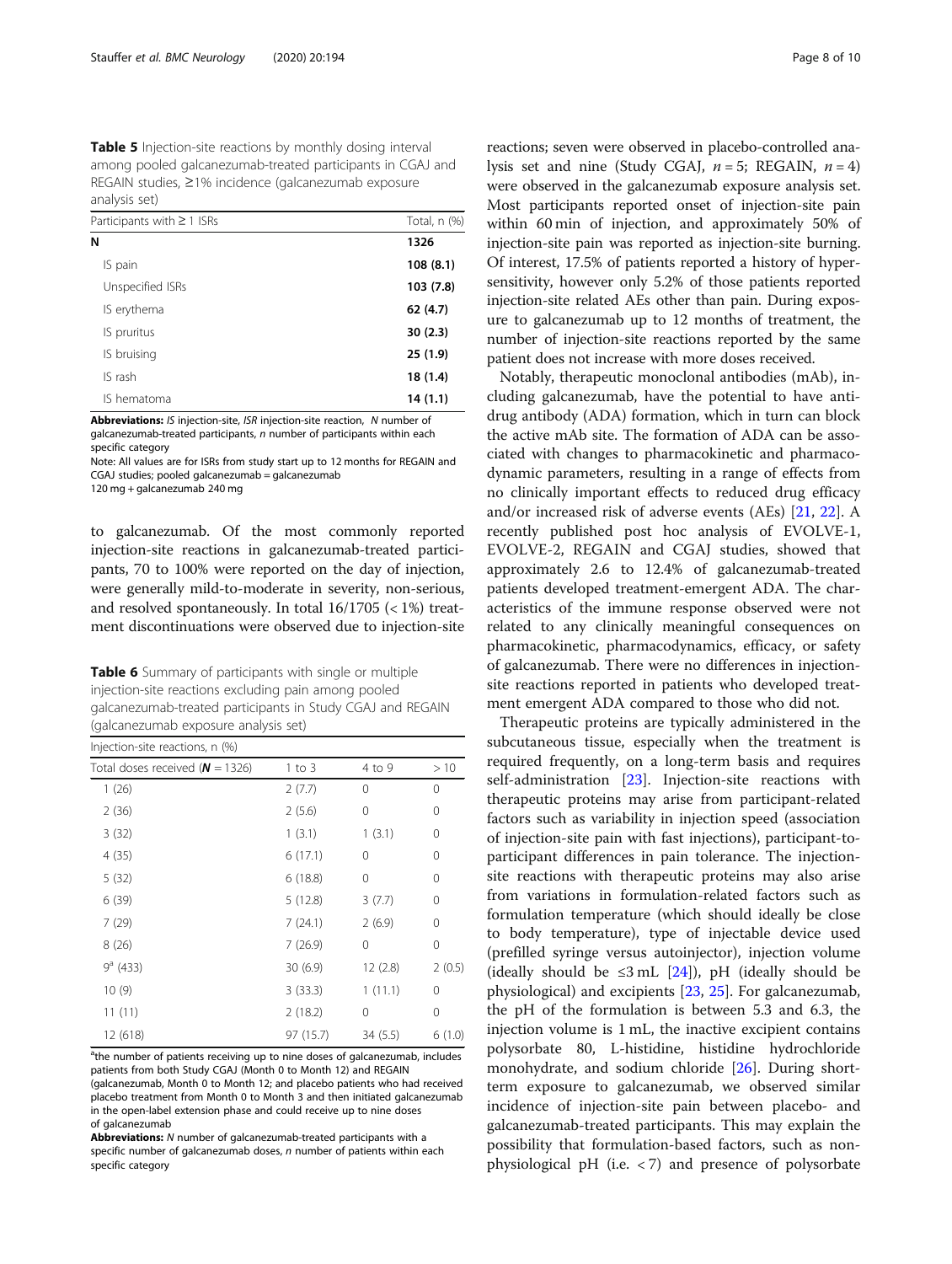<span id="page-8-0"></span>80 could have resulted in injection-site pain. These findings are in agreement with the earlier findings of Kaiser et al. (2012), who have cited injection-site pain associated with Kineret (anakinra) owing to its non-physiological pH and presence of polysorbate 80 in the formulation [\[25,](#page-9-0) [27\]](#page-9-0).

This post hoc analysis, which was not pre-specified at the time of design of the EVOLVE-1, EVOLVE-2, RE-GAIN and Study CGAJ, limits its ability to make definitive conclusions. There could also be some under-reporting possibly as all AEs were reported spontaneously by the study participants, and use of analgesic, and histamine creams, and potential comfort measures were not excluded. Lastly, galcanezumab injections were administered by study site personnel in the galcanezumab Phase 3 studies, with the exception of Study CGAJ. In Study CGAJ, patients self-administered galcanezumab either with the prefilled syringe or the autoinjector devices. The injection experience and tolerability of self-administration with both devices has been published elsewhere [\[15](#page-9-0)].

#### Conclusions

In conclusion, galcanezumab-treated participants reported a significantly higher frequency of injection-site reactions versus placebo. Most of these events were self-limiting; no SAEs related to injection-site were reported in any of the Phase 3 migraine studies. Future post-marketing study evidence is warranted to augment these findings.

#### Supplementary information

Supplementary information accompanies this paper at [https://doi.org/10.](https://doi.org/10.1186/s12883-020-01775-4) [1186/s12883-020-01775-4](https://doi.org/10.1186/s12883-020-01775-4).

Additional file 1. List of ethics committee.

#### Abbreviations

ADA: Anti-drug antibody; AE: Adverse events; CGRP: Calcitonin Gene-Related Peptide; DB: Double-blind; HLT: High-level term; OL: Open-label; OLE: Openlabel extension; PT: Preferred term; SAEs: Serious adverse events; SD: Standard deviation

#### Acknowledgements

None.

# Authors' contributions

VLS provided substantial contribution for the study conception and design, acquisition of data and interpretation of data. SW provided substantial contribution for the analysis and interpretation of data. JB and BK provided substantial contribution for the acquisition of data. RB provided substantial contribution for the interpretation of data and in drafting the article. AC and KAD provided substantial contribution towards interpretation of data. All authors were involved in drafting/revising the article for important intellectual content and have given final approval of the version to be published.

#### Funding

Eli Lilly and Company funded the studies in whole and its employees and assigns were involved in study design, data collection, data analysis, data interpretation, and writing of all related reports and publications. The corresponding author had full access to all study data and had final responsibility for the decision to submit for publication.

#### Availability of data and materials

Lilly provides access to all individual participant data collected during the trial, after anonymization, with the exception of pharmacokinetic or genetic data. Data are available to request 6 months after the indication studied has been approved in the US and EU and after primary publication acceptance, whichever is later. No expiration date of data requests is currently set once data are made available. Access is provided after a proposal has been approved by an independent review committee identified for this purpose and after receipt of a signed data sharing agreement. Data and documents, including the study protocol, statistical analysis plan, clinical study report, blank or annotated case report forms, will be provided in a secure data sharing environment. For details on submitting a request, see the instructions provided at [www.vivli.org.](http://www.vivli.org)

#### Ethics approval and consent to participate

The studies in this integrated safety analysis were conducted in concordance with the ethical principles that have their origin in the Declaration of Helsinki guidelines. All patients provided written informed consent before study participation.

The study protocols, for all four studies, were reviewed and approved by the Institutional Review Board, Medical Ethics Committee or Medical Research & Ethics Committee of the participating study sites (Additional file 1).

#### Consent for publication

Not applicable.

#### Competing interests

Eli Lilly and Company funded the studies in whole. VLS, SW, RB, KAD and AC reported being full-time employee of Eli Lilly and Company. SW and AC also report being minor shareholders of Eli Lilly and Company. JB reported receiving ancillary supplies, clinical grant, food and beverage, lodging, transportation and travel grant from Eli Lilly and company. BK reports receiving personal fees from Eli Lilly and Company, TEVA, Novartis, Sanofi Korea, Allergan Korea, Lundbeck Kora, SK chemical, GSK Korea.

#### Author details

<sup>1</sup> Lilly Research Laboratories, Lilly Corporate Center, Indianapolis, IN, USA. <sup>2</sup>St. Louis University Hospital, St Louis, USA. <sup>3</sup>Nowon Eulji Medical Center, Seoul Republic of Korea. <sup>4</sup>Eli Lilly Services India Private Limited, Bangalore, India. <sup>5</sup>Eli Lilly Italia, Sesto Fiorentino, Italy.

# Received: 15 February 2020 Accepted: 10 May 2020 Published online: 19 May 2020

#### References

- 1. Goadsby PJ, Edvinsson L, Ekman R. Vasoactive peptide release in the extracerebral circulation of humans during migraine headache. Ann Neurol. 1990;28:183–7.
- 2. Goadsby PJ, Edvinsson L, Ekman R. Release of vasoactive peptides in the extracerebral circulation of humans and the cat during activation of the trigeminovascular system. Ann Neurol. 1988;23:193–6.
- 3. Lassen LH, Haderslev PA, Jacobsen VB, Iversen HK, Sperling B, Olesen J. CGRP may play a causative role in migraine. Cephalalgia. 2002;22:54–61.
- 4. Stauffer VL, Dodick DW, Zhang Q, Carter JN, Ailani J, Conley RR. Evaluation of Galcanezumab for the prevention of episodic migraine: the EVOLVE-1 randomized clinical trial. JAMA Neurol. 2018;75:1080–8.
- 5. The Lancet Neurology. Complicated decisions on new migraine-prevention therapies. Lancet Neurol. 2019;18:221.
- 6. Bangs ME, Kudrow D, Wang S, Oakes TM, Terwindt GM, Magis D, Yunes-Medina L, Stauffer VL. Safety and tolerability of monthly galcanezumab injections in patients with migraine: integrated results from migraine clinical studies. BMC Neurol. 2020;20:25.
- 7. Silberstein SD, McAllister P, Ning X, Faulhaber N, Lang N, Yeung P, Schiemann J, Aycardi E, Cohen JM, Janka L, et al. Safety and tolerability of Fremanezumab for the prevention of migraine: a pooled analysis of phases 2b and 3 clinical trials. Headache. 2019;59:880–90.
- 8. Ashina M, Kudrow D, Reuter U, Dolezil D, Silberstein S, Tepper SJ, Xue F, Picard H, Zhang F, Wang A, et al. Long-term tolerability and nonvascular safety of erenumab, a novel calcitonin gene-related peptide receptor antagonist for prevention of migraine: A pooled analysis of four placebo-